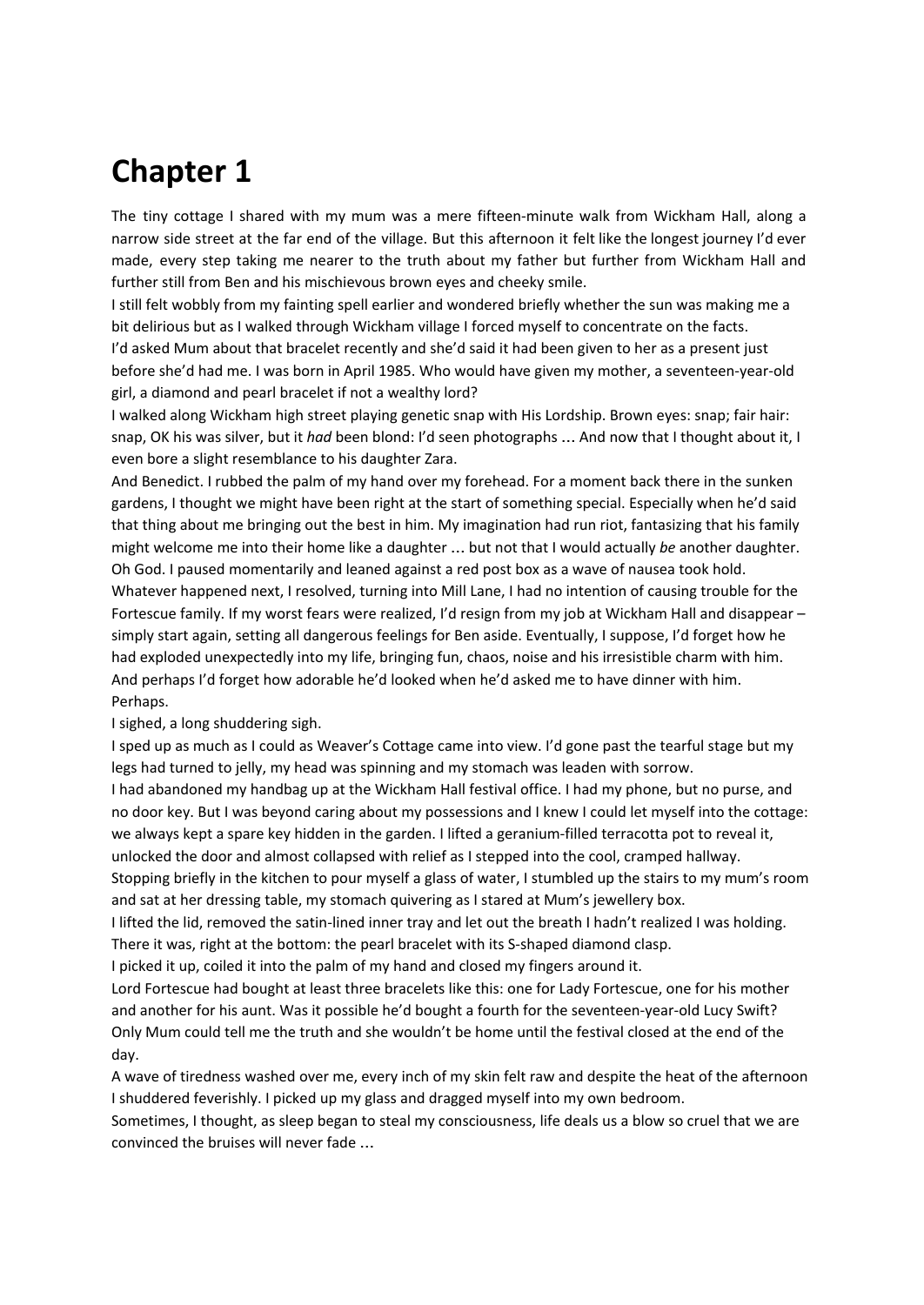I squeezed my eyes shut and tried to banish the puzzled look on Ben's face as I'd run from the sunken gardens and out of his sight.

[line #]

The sound of a key rattling in the wooden front door jolted me from sleep. My bedroom was bathed in a golden evening light and the edge of my curtains fluttered in a gentle breeze through the open window. I was still clutching the bracelet and when I looked at my palm it was pitted with the shape of each pearl. I didn't have the energy to call out, so I listened instead, waiting for Mum to find me. She pottered around downstairs for a few minutes, opening the doors into the back garden, and then I heard her coming up the stairs humming merrily to herself.

My heart thumped with tension as she reached the landing.

'Mum?' I called.

'Holly! You frightened me to death!' she said, poking her head around my bedroom door. 'I thought you'd be … Good gracious, love, what happened to you?'

She crossed the room, sat on my bed and pressed a hand to my forehead. 'You're very hot. How long have you been lying here like this?'

I shrugged weakly.

Mum held out my glass of water and I raised myself up enough to drink. She bustled out of the room and returned with some headache tablets.

'I've been expecting something like this to happen ever since you started working at the hall.' She sighed, popping two tablets out of the foil wrapper and putting them in my hand.

'You did?' I rasped, blinking at her. My heart ached, wishing we'd had this conversation twenty-four hours ago, before Ben and I had …

'You work too hard,' she scolded, shaking her head. She sat back down on my bed and stroked the hair back off my forehead. 'Darling, I know you're a perfectionist, but working so hard isn't good for the soul. What …?'

Her voice faded as I unfurled my fingers and dropped the pearl bracelet into her lap.

'Where did you get this, Mum? Tell me the story. And please, I need the truth.'

Mum held the pearls up to her cheek and her shoulders slumped as she looked at me. 'I should never have kept it.'

I held my breath and stared at her as she squirmed beside me. 'Then why did you?' 'It was the only thing I had left of him,  $I - I'$ 

'Who?' My mouthed dried and I took another sip of water. 'Mum, I know this is hard for you, but you don't understand. I need to know. Tonight, before …' I shook my head and swallowed. *Before I make any more mistakes with a man who may be my half-brother.*

She pressed her hands to her cheeks and groaned. 'I've been dreading this coming out.'

'Who gave this to you?' I repeated, peeling her hands from her face.

Her blue eyes looked haunted and my heart went out to her. I held her hands gently in mine and waited. 'The truth is that I found it in the bushes at the edge of the sunken garden at Wickham Hall. The diamond fastening glinted through the undergrowth and caught my eye.'

'You *found* it?' My eyes locked onto hers. 'So it wasn't a gift?'

She shook her head. 'Holly, I was seventeen and I had never seen such a beautiful bracelet. Pearls were really in fashion at the time. But even then I knew that this was the real thing, not like the cheap stuff we were all wearing at school. I knew I should hand it in but Antonio said—'

'Antonio?' I sat up quickly and then instantly regretted it as a wave of dizziness blurred my vision.

'Yes.' She nodded, cheeks pink. She smoothed the skirt of her dress and cleared her throat. 'Antonio was my first love. Your father.'

I gazed at her. In twenty-nine years I had never heard the name Antonio. Was this a rapidly concocted story to disguise the truth? I so hoped not.